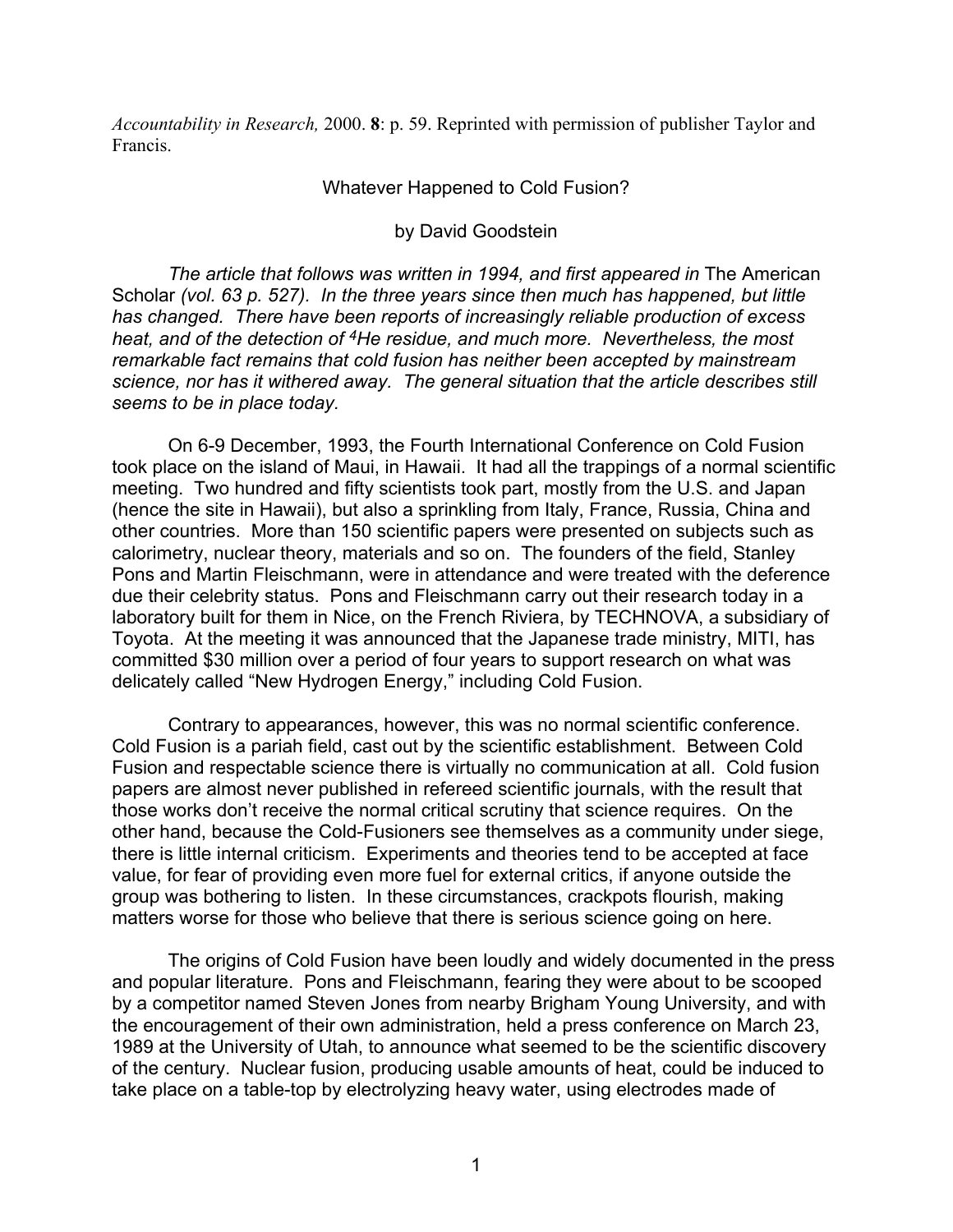palladium and platinum, two precious metals. If so, the world's energy problems were at an end, to say nothing of the fiscal difficulties of the University of Utah. What followed was a kind of feeding frenzy, science by press conference and e-mail, confirmations and disconfirmations, claims and retractions, ugly charges and obfuscation, science gone berserk. For all practical purposes, it ended a mere 5 weeks after it began, on May 1st, 1989, at a dramatic session of The American Physical Society, in Baltimore. Although there were numerous presentations at this session, only two really counted. Steven Koonin and Nathan Lewis, speaking for himself and Charles Barnes, all three from Caltech, executed between them a perfect slam-dunk that cast Cold Fusion right out of the arena of mainstream science.

Before I go any further in telling this tale, I think I'd better come clean about my own prejudices (those of us concerned about the issue of Conflicts of Interest in academic life refer to this as "disclosure." It's supposed to help protect us from sin). The Caltech protagonists, Steve Koonin, Nate Lewis and Charlie Barnes, are not only my faculty colleagues, I count them all among my personal friends of many years. On the other hand, there is a player on the other side of this game who is also one of my oldest personal friends, and who is besides my long-time scientific collaborator. His story is one that, because it took place outside of the United States, was largely off the radar screen of our journalists and popular authors. Nevertheless, the story is worth telling. It shows at the very least that the frenzy that began in Utah was not an isolated or unique phenomenon.

My friend, Professor Francesco Scaramuzzi is the head of a small lowtemperature physics research group at a national laboratory in Frascati (a suburb of Rome) Italy, run by an agency called ENEA, roughly analogous to our Department of Energy. It is possible within this agency for a scientist like my friend Franco to be promoted to the rank of "Dirigente" ("Executive"). The promotion would not change in any substantial way his assignment or responsibilities, but it would carry with it very substantial financial rewards and much prestige. Although Franco was certainly one of the laboratory's more distinguished scientists long before Cold Fusion appeared on the scene, he had not been awarded this promotion by 1989, when he was 61 years old. The reason is that, in the corrupt Italian system that has collapsed only more recently, these promotions were based on political affiliation more than scientific accomplishment. For every two Christian Democrats promoted, there would also be a new Socialist, a Communist, and someone from one of the smaller parties among the ranks of the "Dirigente." Franco had not been promoted because he refused to join a political party in order to advance his professional career as a scientist. Franco is, in other words, a man of unflinching integrity.

On the morning of April 18th, 1989, Franco called to warn me that I would find his picture in the New York Times the next day (I did). He had just come out of a press conference announcing the discovery of a new kind of Cold Fusion.

Like scientists everywhere, he had heard of the Utah announcement and decided to give it a try. He reasoned that electrolysis wasn't really necessary. It served only to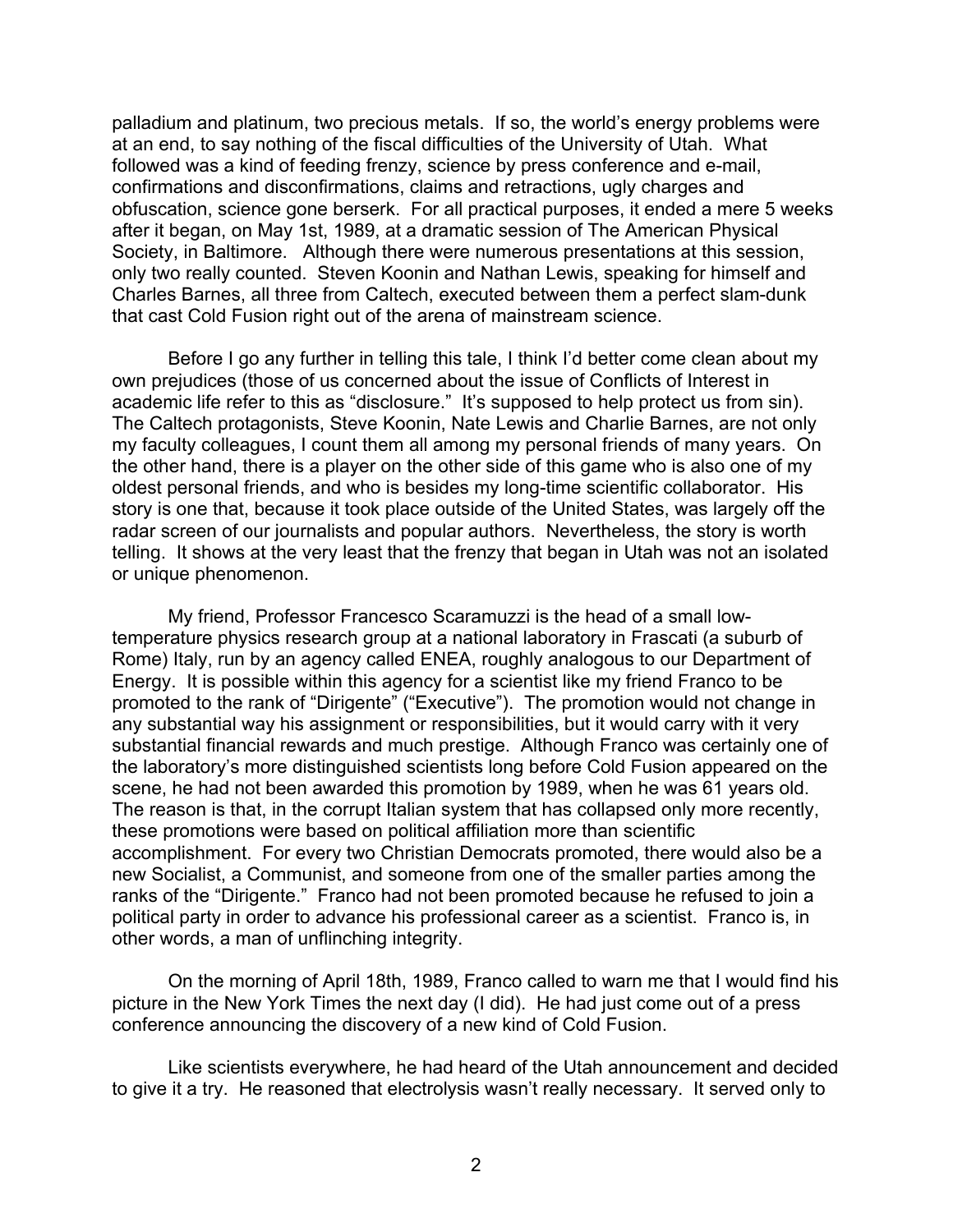get deuterium (the hydrogen isotope in heavy water) to insert itself into the atomic lattice of the palladium electrode. He also thought it necessary that the system not be in thermodynamic equilibrium. He and his handful of young scientists and technicians arranged to put some titanium shavings in a cell pressurized with deuterium gas (titanium is both cheaper and easier to get hold of than palladium, and like palladium, it is a metal that absorbs large quantities of hydrogen or deuterium into its atomic crystal lattice). Then they used some liquid nitrogen (a refrigerant readily available in any lowtemperature physics laboratory) to run the temperature of the cell up and down, thus creating thermodynamic disequilibrium. The crude apparatus was not suitable for the difficult measurement needed to tell whether any heat was being generated, but fusion should produce neutrons (that is what Steven Jones had claimed to detect at BYU). They got a colleague at the Frascati lab to set up a neutron detector near their apparatus. In the course of their experiments, they often detected nothing at all, but on a couple of occasions, their detector indicated very substantial bursts of neutrons.

When the second positive result was discovered on April 17th, Franco decided he had to inform the head of his laboratory. In no time at all, he found himself in downtown Rome, talking about it to the head of the entire national agency.

The agency ENEA had been without funding for four months. The necessary legislation was stalled in Parliament. ENEA was borrowing money from banks to meet its payroll. All purchases were frozen. Research was paralyzed. To the politically astute agency head, Scaramuzzi's discovery was an opportunity not to be missed. Franco agreed to a press conference, but only if he could give a full technical seminar to his scientific peers first. The seminar, hastily organized for that same day, was crammed to the rafters with scientists from every laboratory in the Rome area, and was even covered by the evening television news programs. At the press conference the next morning, Franco, stunned to find himself flanked by two Ministers of State, did his best to behave with the utmost scientific objectivity and reserve, but it made not the slightest bit of difference. The story made headlines all over Italy. Within days, Parliament had approved financing for ENEA and Franco had been promoted to Dirigente. The agency was solvent once more, and Franco's personal salary had increased overnight from one that would be meager for an American post-doc to one that would be generous for an American full professor.

He had also become the Italian Prometheus, stealing fire from the Sun. My very reserved, correct, self-effacing friend was a media celebrity, suddenly the most famous scientist in Italy. When I came to visit just a few months later, in the Summer of 1989, he handed me two books, each two or three inches thick, of Xerox copies of his press notices in Italy and abroad. Although it happened far off-stage for most Americans, what happened in Italy had mirrored in many important ways the feeding frenzy in the United States.

For one thing, pecuniary motives had driven science out of the laboratory into the blinding glare of publicity. For another, the story instantly captured the public fancy. Not only were the gallant scientists about to rescue us from the grips of the greedy oil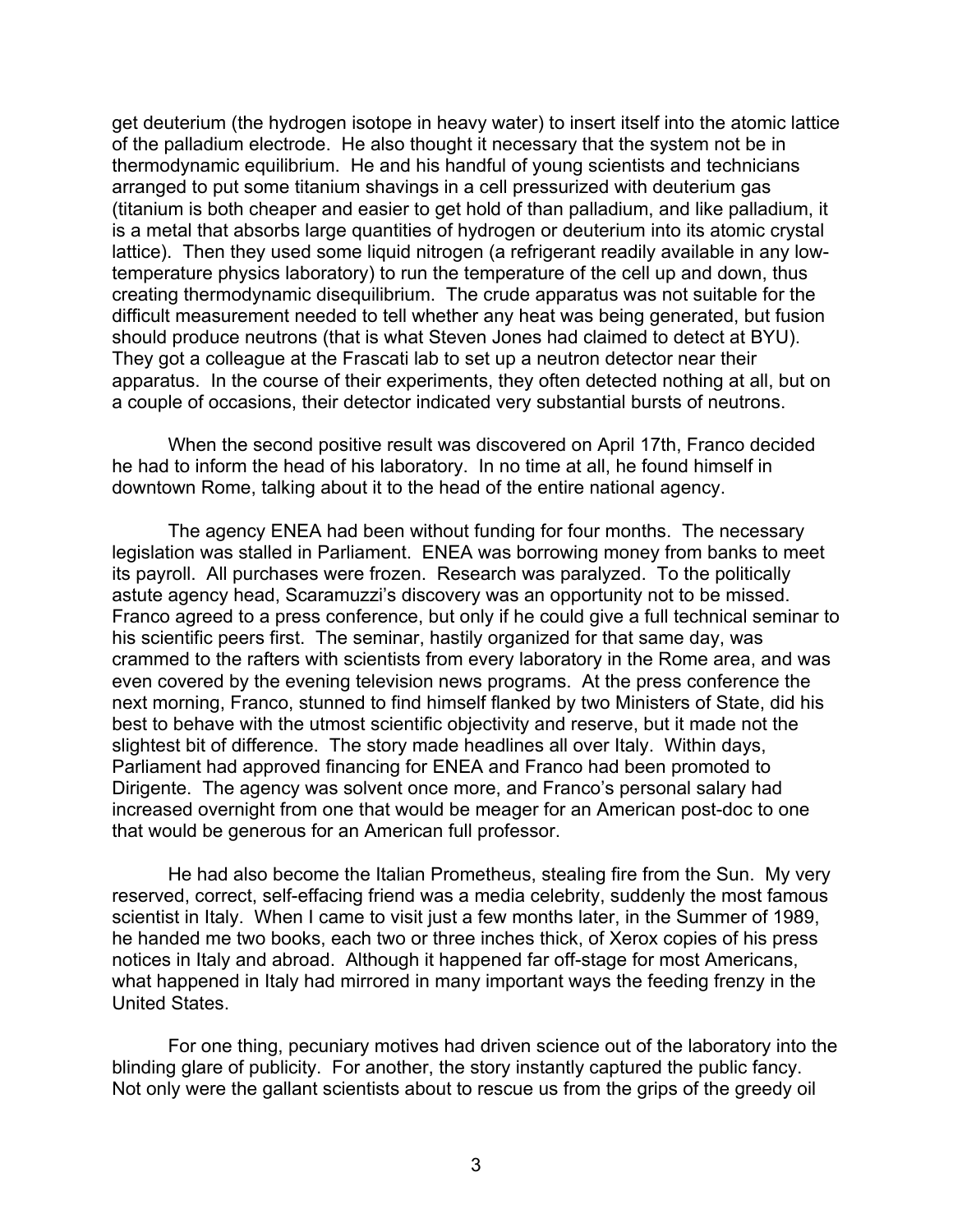barons (the whole affair took place just shortly after the Exxon Valdez incident), the story was spiced with lots of delicious ironies. In America, mere chemists, spending money out of their own pockets, seemed to have succeeded where arrogant physicists spending hundreds of millions of dollars of public funds had conspicuously failed: they had produced controlled nuclear fusion. The chemists had beaten the physicists, little science had beaten big science, cleverness had prevailed over brute force, two humble professors from Utah had won out over the aristocrats of bicoastal, non-Mormon America. (True, the two Utah professors, Pons and Jones were bitter rivals, Jones, the only Mormon of the bunch, was a physicist, not a chemist, and Pon's partner Fleischmann was not only an Englishman, but an FRS. These were mere footnotes however). Much the same was true in Italy. The dire straits of ENEA drove the story out of the lab and into the headlines. Not only had Cold Fusion been reproduced in Italy, the Italian version was of an entirely new kind , "Fusione Fredda" or Cold Fusion Italian Style was "dry fusion" i.e., without electrolysis. True, Scaramuzzi was also a physicist, not a chemist, but he did small, clever, low budget science in the Frascati lab, which is better known for its hot fusion and synchrotron-type big science. Suddenly, Italy had more to give the world than sunshine and pasta. An Italian scientific hero strode the world stage (or so it seemed from inside Italy).

The Cold Fusion story seemed to stand science on its head, not only because it was played out in the popular press without the ritual of peer-review, but also because both sides of the debate violated what are generally supposed to be the central canons of scientific logic. Science in the 20th century has been much influenced by the ideas of the Austrian philosopher, Karl Popper. Popper argues that a scientific idea can never be proven true, because no matter how many observations seem to agree with it, it may still be wrong. On the other hand, a single contrary experiment can prove a theory forever false. Therefore, science advances only by demonstrating that theories are false, so that they must be replaced by better ones. The proponents of Cold Fusion took exactly the opposite view: many experiments, including their own, failed to yield the expected results. These were irrelevant, they argued, incompetently done, or lacking some crucial (perhaps unknown) ingredient needed to make the thing work. Instead, all positive results, the appearance of excess heat, or a few neutrons, proved the phenomenon was real. This anti-Popperian flavor of Cold Fusion played no small role in its downfall, since seasoned experimentalists like Lewis and Barnes refused to believe what they couldn't reproduce in their own laboratories. To them, negative results still mattered.

On the other hand, the anti-Cold Fusion crowd was equally guilty, if you believe another of the solemn canons: It is said in all the high school textbooks that science must be firmly rooted in experiment or observation, unladen with theoretical preconceptions. On the contrary, however, the failure of Cold Fusion was due, above all, to the fact that it was an experiment whose result was contrary to prevailing theory.

All parties agreed that, if Cold Fusion occurred in the experiments of Pons and Fleischmann, Jones, Scaramuzzi and many others, the primary event would have to have been the fusion of the two deuterium nuclei: Deuterium nuclei repel one another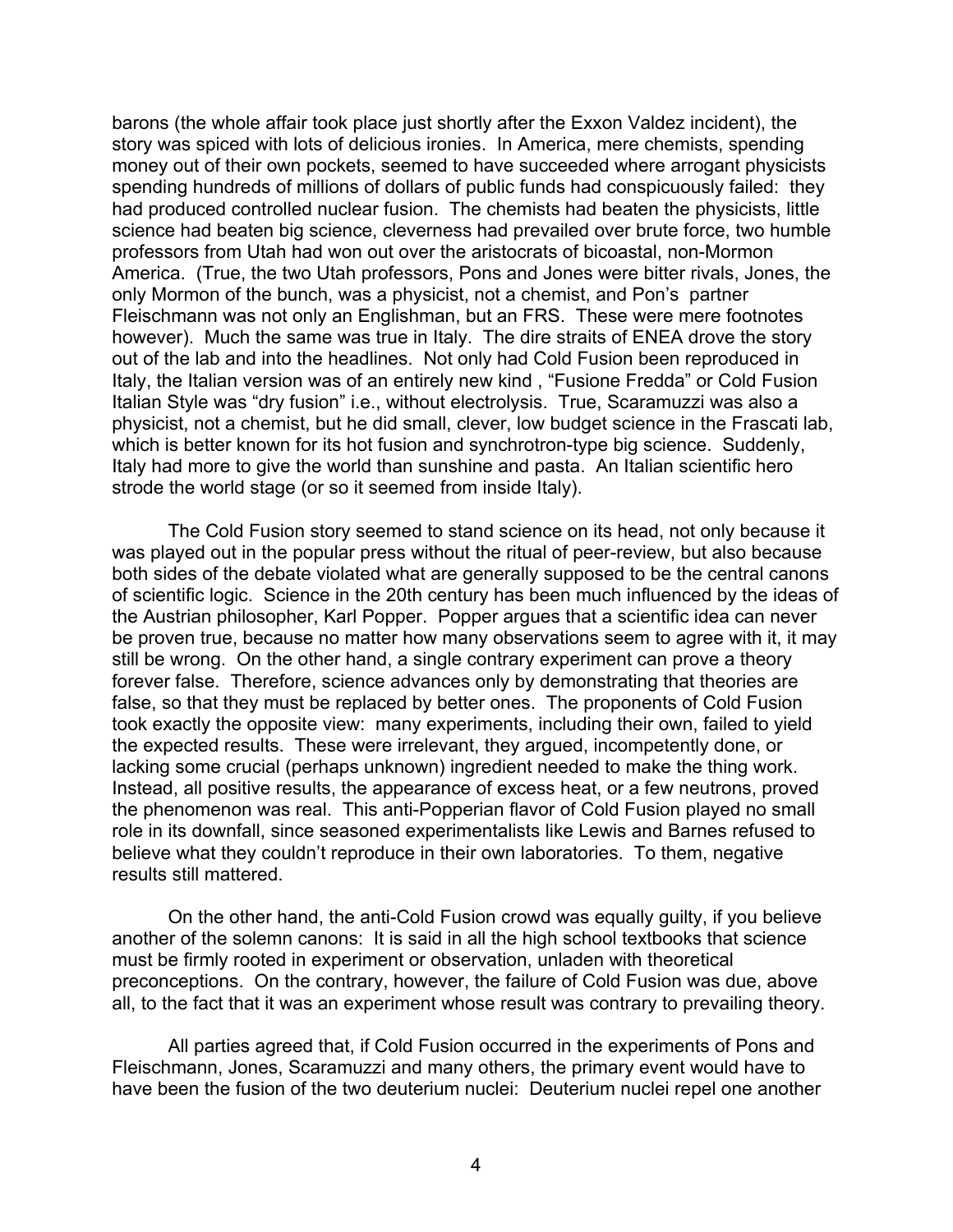because of the electric force between them, but if they get close enough together they fuse anyway because of what is called the "strong" (nuclear) force. The laws of quantum mechanics allow deuterium nuclei to fuse by accident every so often even if they are not initially close together, but the probability of that happening is very small. Suppose, for example, they are as far apart as the two deuterium nuclei normally are in a deuterium molecule. Then the probability of fusion is much too small to have produced the alleged effects claimed by the Cold Fusioners. There are two ways to look at just how small the probability is. At the inter-nuclear spacing in the deuterium molecule, the probability is too small by forty or fifty orders of magnitude. Physicists love to throw around phrases like that one. An order of magnitude means a factor of ten. Too small by forty or fifty orders of magnitude really means too small beyond discussion, beyond imagination, almost beyond meaning. On the other hand, that probability is insanely sensitive to how far apart the nuclei are to begin with. To increase the probability by the requisite 40 or 50 orders of magnitude requires getting the nuclei closer together by just one order of magnitude. It is extremely difficult to imagine how -- given the well-known forces involved -- they can be gotten closer together by a factor of ten in an experiment on a table-top. In fact, the whole purpose of the hundreds of millions of dollars spent on *hot* fusion is to produce exactly that result. Nevertheless, once we have been anesthetized by talking about 40 or 50 orders of magnitude, the idea that a one order of magnitude gap might somehow be overcome is not so hard to swallow.

Still the theoretical difficulties of Cold Fusion don't end with getting the nuclei somehow to fuse. When two deuterium nuclei fuse, they momentarily form the nucleus of the common isotope of helium, called helium-4. When that happens, however, there is so much excess energy in the reaction that the helium-4 almost always breaks up immediately into two smaller pieces. About half the time, a neutron pops out, leaving a helium-3 nucleus. The other half the time, a proton comes off, leaving a hydrogen-3, also known as tritium, nucleus. It also happens that, one time in a million, the helium-4 doesn't break up at all. Instead, an intact helium-4 nucleus goes zooming off, while emitting a powerful gamma-ray photon. In all cases, the two pieces go off in opposite directions with lots of energy.

What you expect, then, is that about half the fusions will produce energetic neutrons, and the other half will leave behind tritium as evidence they occurred. In fact, as we have already seen, neutrons were detected by Jones, Scaramuzzi and others, and offered as evidence for Cold Fusion, but there were always far too few of them to account for the amount of heat being claimed by Pons and Fleischmann (the heat would presumably be the end-product of the energy carried away by the nuclear fragments of the various reactions that could take place). In fact, on the evening of the original Pons and Fleischmann press conference, I ran into one of my buddies at Caltech, a battlescarred veteran of experimental nuclear physics. "What do you think?" I asked (there was no need to be more specific). "It's bullshit," he said, slipping immediately into technical jargon "if it were true, they'd both be dead." What he meant was that if enough fusions had taken place to produce the amount of heat claimed by Pons and Fleischmann, the flux of neutrons that resulted would have long since been enough to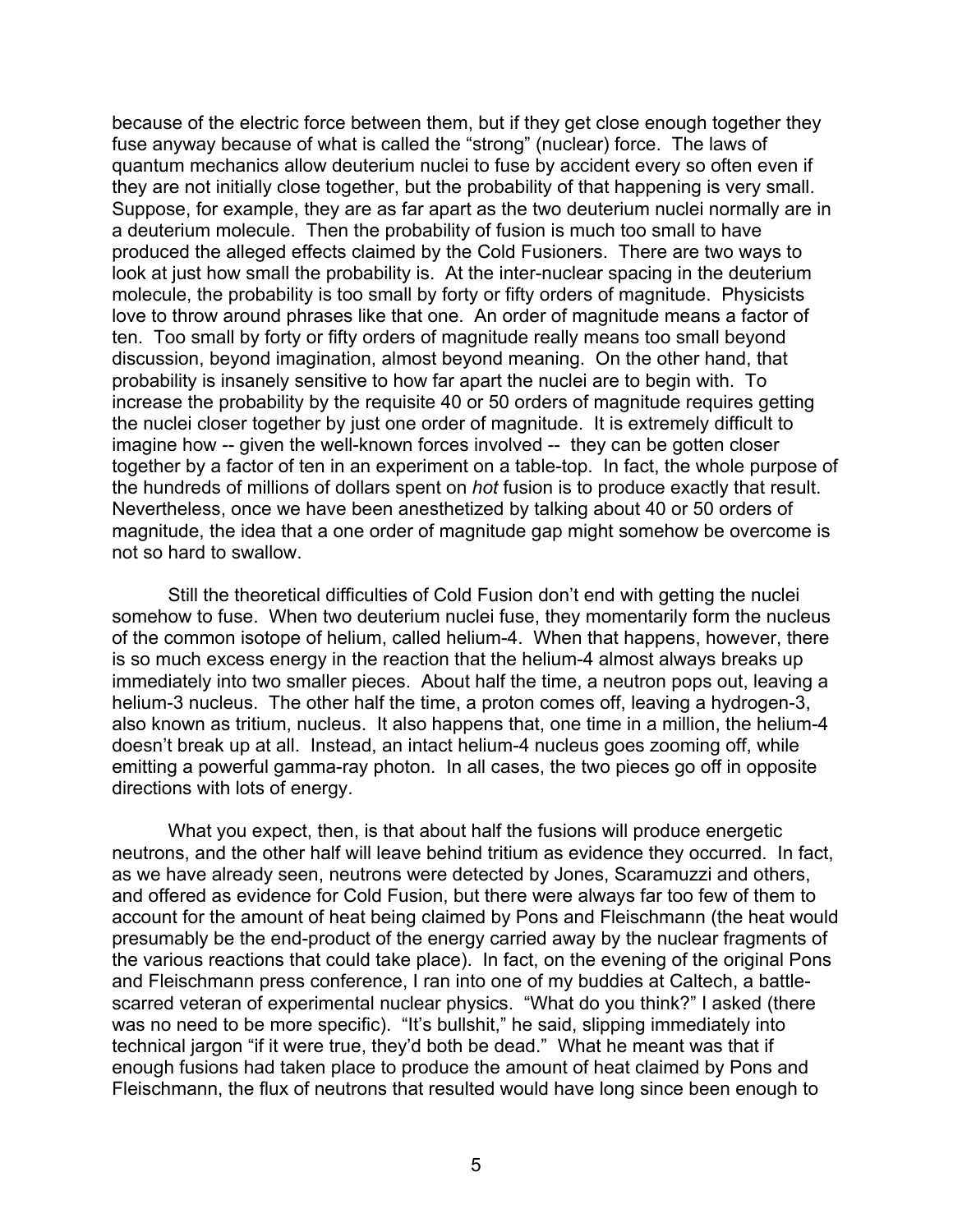send them both to the happy hunting grounds.

To believe that Pons and Fleischmann, Jones and Scaramuzzi and many others who claimed to observe either heat or neutrons or tritium were all observing the same phenomenon, one must believe that, when fusion occurs inside a piece of metal, such as palladium or titanium, the outcome is radically different from what is known to happen when fusion occurs in the Sun, or in a hot fusion plasma, or an atomic bomb, or a nuclear accelerator. In other words, it is different from conventional nuclear physics. Let's call the three possible outcomes of fusion a, b, and c. We'll call a the one that emits neutrons, b the one that leaves tritium behind, and c the one where the helium-4 stays intact. In conventional nuclear physics, fusion results about half the time in a, half the time in b, and one millionth of the time in c. To account for the observations reported, with some consistency, by various researchers in Cold Fusion, fusion inside a metal would nearly always result in reaction c (without, however, emitting a gamma ray). One in every hundred-thousand or so reactions would result in b, and the probability of a reaction a would be smaller by yet another factor of a hundred thousand. These are the conditions needed to explain why Cold Fusion cells can generate power at the rate of watts, for periods of days or months, while, far short of killing Pons and Fleischmann, still yield barely detectable traces of neutrons, and only tiny amounts of tritium.

Is it plausible that the nuclear reaction might be altered radically when it takes place among the atoms in a metal, rather than in a rarefied atmosphere? The answer, quite simply, is no. For one thing, the atomic nucleus is so small compared to the distances between atoms in a metal that for all practical purposes, the nucleus is *always* in a near vacuum. For another thing, events occur so quickly in the nuclear fusion reaction that the metal is simply unable to respond. If you like orders of magnitude, the fastest anything can happen in a metallic crystal is nine orders of magnitude slower than the typical time in which the nucleus created by fusing deuterium plays out its drama of fusion and break-up. In other words, when the nucleus is doing its thing, the atoms of the crystal are far away and frozen in time. Finally, the energy released in the nuclear reaction is so large that the crystal has no means to absorb it, unless it is spread out instantaneously, over vast distances, by some mechanism not now known (presumably, the same mechanism would have to account for why no gamma ray is emitted). In short, according to everything we know about the behavior of matter and nuclei, Cold Fusion is impossible. This is what I meant when I said that Cold Fusion is an experiment whose result is contrary to prevailing theory.

In spite of all that, scientists are aware that they must be prepared, from time to time, to be surprised by a phenomenon they previously thought to be impossible. There are two recent examples that seem relevant to Cold Fusion. One is called High Temperature Superconductivity, and the other is called the Mössbauer Effect.

In 1986, two Swiss physicists, J. Georg Bednorz and A. Karl Mueller announced the discovery of a material that remained superconducting at temperatures as high as 30 kelvins. Superconductivity is itself a phenomenon that violates the trained intuition of physicists: at sufficiently low temperature, many metals can conduct electricity without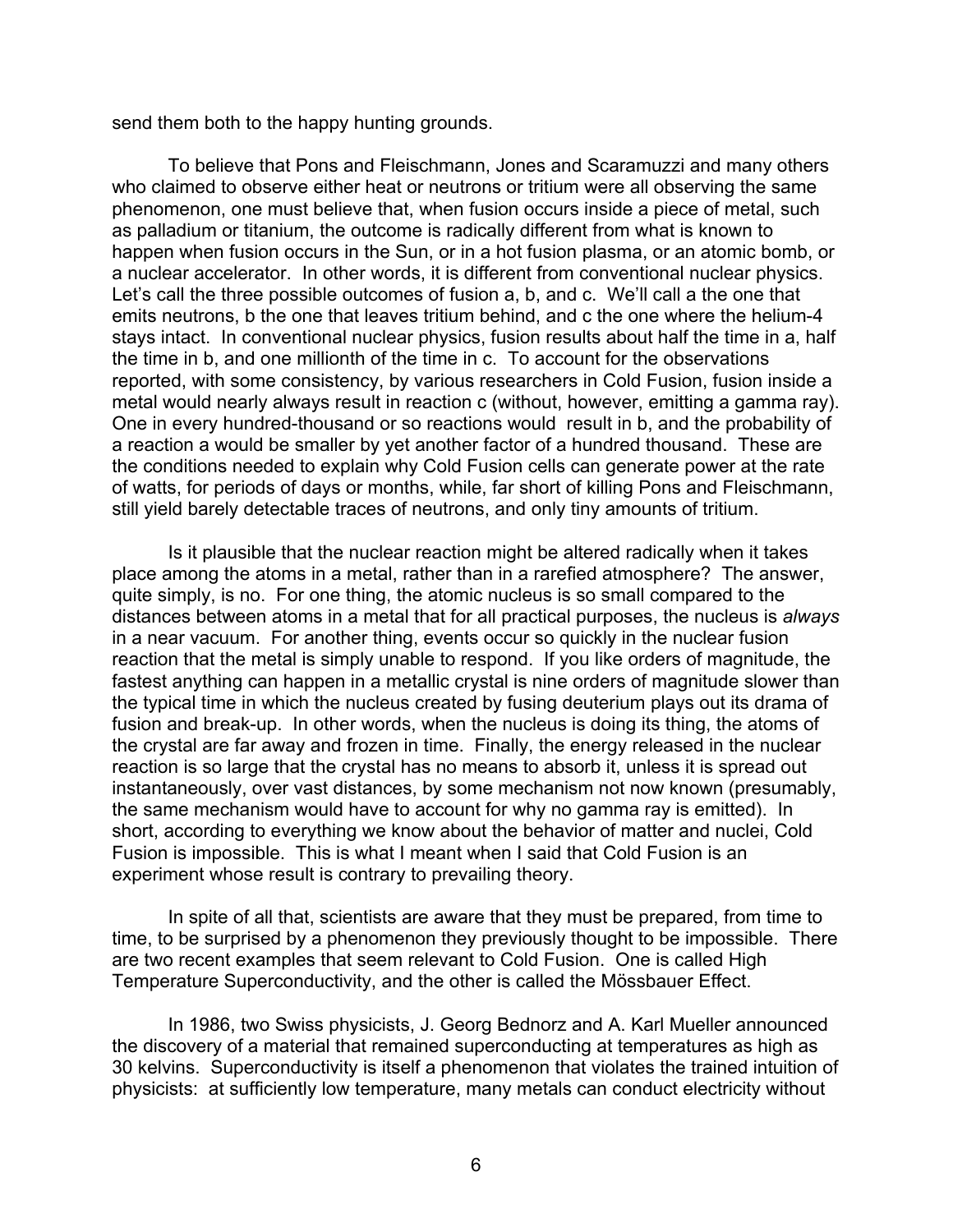any resistance at all, while simultaneously expelling completely any applied magnetic field. This behavior is so bizarre that it took nearly half a century after its discovery in 1911 before an acceptable theoretical explanation was formulated. However, if Nature was going to play such weird tricks on us, at least they were confined to the privacy of the physics laboratory by the requirement of extreme low temperature. Before Bednorz and Mueller, it was well known that superconductivity could never exist at a temperature higher than 35 kelvins. After Bednorz and Mueller, it was a matter only of months before materials were discovered that remained superconducting up to 100 kelvins. That's still pretty cold -- normal room temperature is about 300 kelvins -- but the shocking impact of that discovery on the scientific community is hard to overestimate. The discovery of High Temperature Superconductivity in 1986 set the stage for the announcement -- and at least temporary acceptance of the possibility -- of Cold Fusion in 1989.

The Mössbauer Effect, discovered thirty years earlier, was another completely unexpected phenomenon that seemed to have an even more direct bearing on Cold Fusion. As we've already seen, Cold Fusion is hard to swallow in part because it is so implausible to believe that a nuclear reaction might be altered in any meaningful way by taking place in a crystal. Yet the Mössbauer Effect was an example in which precisely that does seem to occur.

When a nucleus has too much energy, it must find some means to get rid of the excess. For example, we've already seen that when two deuteriums fuse, the resulting nucleus, which has far too much energy, can actually break up in any of three ways. In all three cases, however, the result is two fragments that fly off in opposite directions. Mössbauer's discovery was that, in certain cases when a nucleus in a crystal gives up its excess energy by emitting a gamma ray photon, instead of the photon going one way and the nucleus the other way as would normally be expected, there is a substantial probability that the photon will fly off and the nucleus will stand still. Instead of the nucleus recoiling (just as a rifle does when it fires a bullet) the recoil is taken up by the entire crystal, resulting in essentially no motion at all. The net result is that the gamma ray photon emitted by a nucleus in a crystal can have slightly more energy than the gamma ray photon the same nucleus would have emitted in a vacuum. Our carefully trained intuition, which says that nuclei are unaffected by being in a crystal because they exist in entirely separate realms of distance, time and energy, has been violated. If our intuition can be violated by the Mössbauer Effect, then why not by Cold Fusion?

That's a good question, and there are very good answers. First, the Mössbauer Effect can be observed only for a few special nuclear reactions in which the energy that must be disposed of is much smaller, and the time the nucleus takes to get rid of it much larger than in the Cold Fusion reaction. In other words, it occurs precisely in those special cases where our argument, that the nucleus and the crystal act on incompatible scales of time and energy, no longer holds true. Second, even then, the Mössbauer Effect does not change the intimate details of the nuclear reaction, such as whether it emits a gamma ray photon, or the probabilities of the various possible ways of giving its excess energy up. It is precisely these details that must be changed if Cold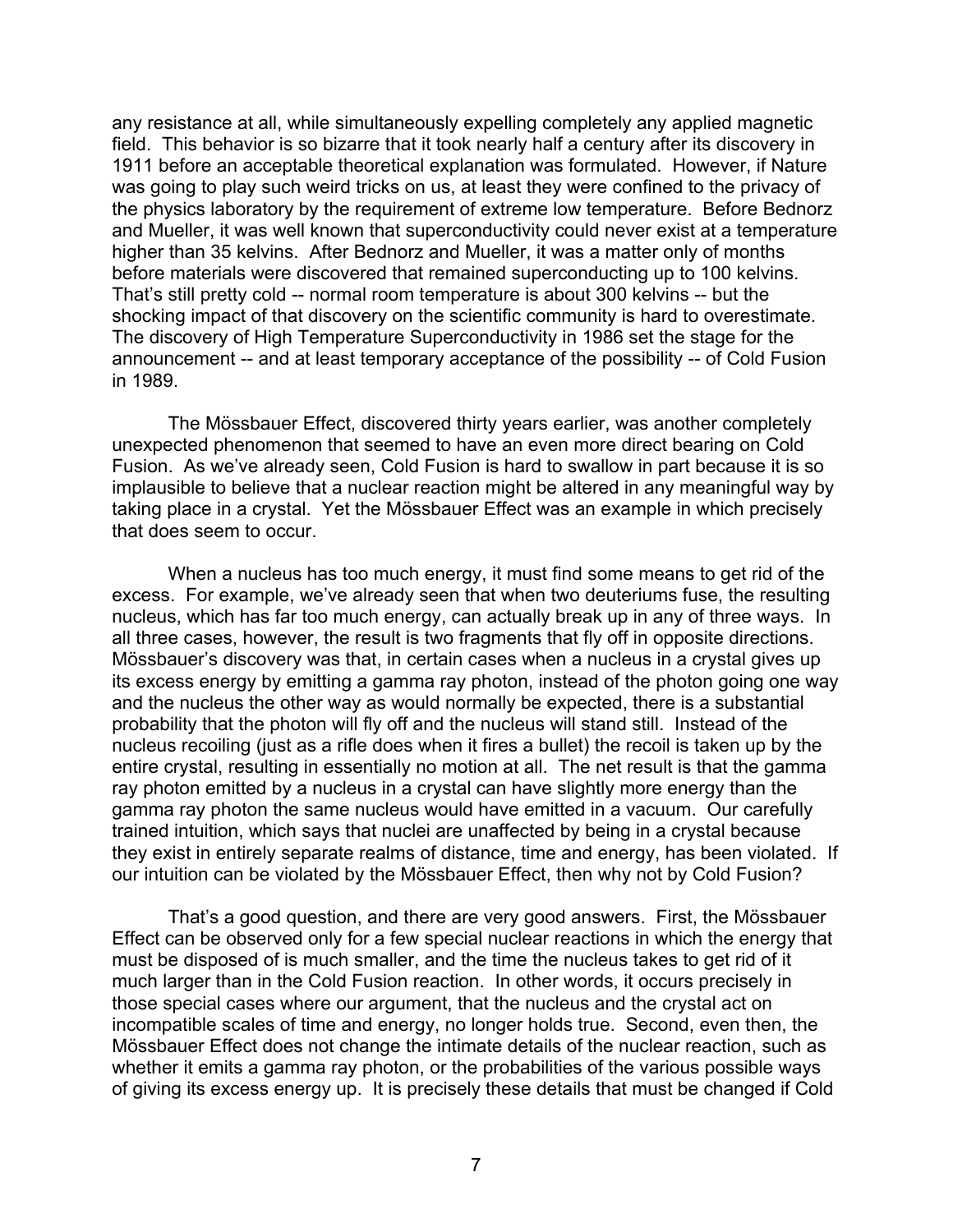Fusion is real. Finally, the Mössbauer Effect is in a sense the exact opposite of what is supposed to happen in Cold Fusion: instead of the nuclear recoil energy somehow turning into heat in the atomic lattice, the Mössbauer Effect is interesting precisely because it's the special case in which no heat at all is produced.

Nevertheless, in spite of all the differences, many scientists instantly thought of the Mössbauer Effect when they first heard of Cold Fusion. The discovery of the Mössbauer Effect had been unexpected, but once it happened, it was quickly and satisfactorily explained within the framework of conventional theory. It proved that there are still genuine surprises waiting for us that, once understood, don't violate conventional physical laws. And it also proved that there is at least some realm in which nuclear physics and solid state physics affect one another. Those are just the things you have to be willing to believe in order to be prepared to accept Cold Fusion, at least provisionally.

In any case, immediately after the press conference in Utah, most scientists were willing at least to suspend judgment for a while, to give Cold Fusion a chance. It was precisely during this crucial probationary period (so to speak) that Cold Fusion science went berserk. Many scientists tried their own hand at it. Those that succeeded, or seemed to succeed, held press conferences. Those that failed generally quietly let the matter drop and went on to other things. It would be difficult to devise a worse way of doing science. Among the exceptions to that behavior were Lewis, Barnes and Koonin of Caltech. They pursued every lead with relentless tenacity and Popperian rigor, repeating every experiment, calculating every effect, looking not merely for positive or negative results, but also for explanations of the false positive results that others were reporting -- in other words, finding the mistakes of other scientists. These they found in abundance. Far from publicizing their work, they were so secretive that rumors started to circulate, and even appeared in the press, that they were protecting positive results. Finally, they were able, 5 weeks after the Utah press conference, to stand before their colleagues in Baltimore and, piece by piece, in vivid detail, demolish the case for Cold Fusion. Cold Fusion had been given its chance, a suspension of disbelief no matter how unlikely it seemed, and it had failed to prove itself. Cold Fusion was dead in the eyes of respectable science.

Meanwhile, back in Frascati, Franco Scaramuzzi and his group of young researchers were not quite prepared to give up. Just as the drama in Italy was little noticed in America, events in Baltimore seem far away when you are in Rome. Franco himself had had, not just 15 minutes of fame, but a month of it, and it showed no signs of letting up. He was a hero, not only to the general public, but also to all his colleagues in the agency ENEA, and ENEA itself had suddenly shed it's reputation for bumbling bureaucratic ineptitude. This was not a propitious moment to throw in his hand, just because Lewis, Barnes and Koonin didn't approve.

Besides, he had his own data, and he believed in them. Nothing convinces a scientist nearly as effectively as the experience of seeing data emerge from one's own experiment. In this case there were, to be sure, many questions. It turns out that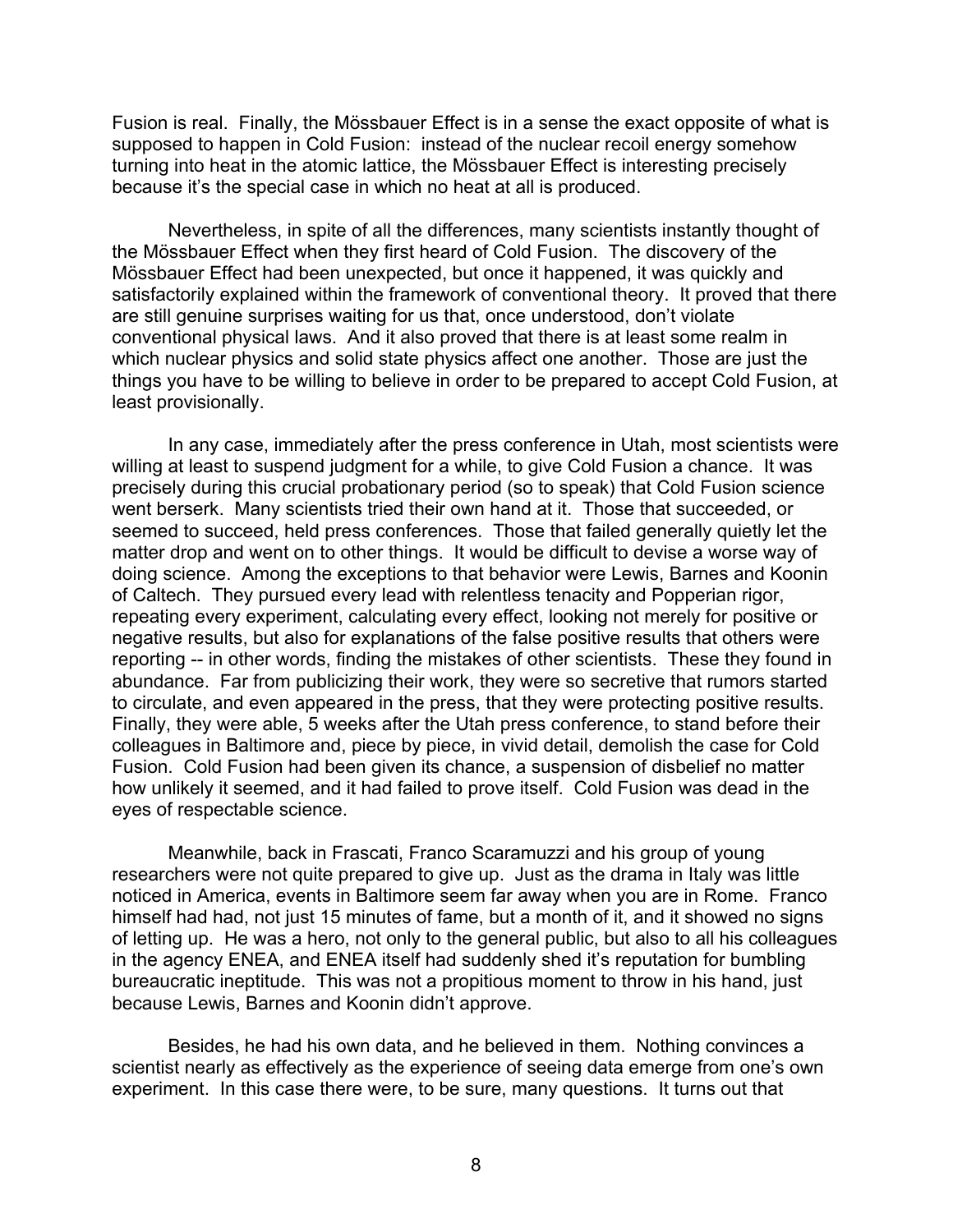neutrons are not so easy to detect. The instruments used to detect them are sometimes tricky and undependable. In the aftermath of the Frascati announcements, experts from Italy and abroad (especially the U.S.) made brief visits to Scaramuzzi's lab and pronounced their verdicts on how the mistake had been made: the apparent bursts of neutrons were really artifacts due to changes in temperature, or humidity, or power surges on the (notoriously unstable) Frascati lab electric system, or other electronic problems. I remember during my visit that summer talking to one of Franco's young colleagues, Antonella De Ninno. "Do they think we're stupid?" she asked me angrily, "of course we thought of all those possibilities and eliminated them!" Once the group was convinced they had seen the real thing, they weren't about to give up because someone had made a speech in Baltimore.

There was also a bit of wriggle-room available. At the Baltimore meeting, Pons and Fleischmann did not attend, but Jones did, and he was the first speaker. He pointed out just how small was the effect he claimed to see compared to what Pons and Fleischmann were claiming (as we have seen, the number of neutrons that come out appears to be smaller than expected by about ten orders of magnitude). Thus it seemed possible that even if Cold Fusion didn't produce heat (the Pons-Fleischmann claim) maybe something was going on at a much lower level, producing a few neutrons (as Jones, and Scaramuzzi among others claimed). Of course, Barnes at Caltech had shown there were no neutrons just as effectively as Lewis had shown there was no heat (and Koonin had shown there was no theory), and furthermore, if Cold Fusion merely produced a few neutrons instead of a lot of heat it certainly wasn't going to solve the world's energy problems. Nevertheless, it seemed at the time that there just might be two kinds of Cold Fusion, the bad kind (heat) that Koonin and Lewis had put to rest, and the good kind (neutrons) that was still scientifically respectable. The Italian press made much of the fact that "Italian Cold Fusion" was of the good kind, not noticing that the good kind of Cold Fusion, if it existed, would be a scientific curiosity, not an epochal discovery.

In any case, after the furor died down, Cold Fusion research continued in a number of places. The key to continued research is financial; to paraphrase California politician Jesse Unruh, money is the mother's milk of scientific research. In the United States, the government funding agencies quickly fell into line with scientific orthodoxy and ceased funding anything that smacked of Cold Fusion. However, the industrysupported Electric Power Research Institute decided to put up some funds, just in case. In Japan, Toyota and MITI, apparently willing to accept some short term risk in exchange for the possibility of a big payoff later, agreed to put up a few yen. In Italy, ENEA, with its budget and prestige resting on Cold Fusion, could hardly refuse to permit Scaramuzzi and his group to press on. In other places, where scientists were given modest financial support and some discretion in how to spend it, some chose to pursue Cold Fusion. In spite of the disapproval of the world-wide scientific establishment, some Cold Fusion research kept right on going.

Scaramuzzi's group did not devote all of its attention to Cold Fusion. At the same time all this was going on, they also developed the world's best device for firing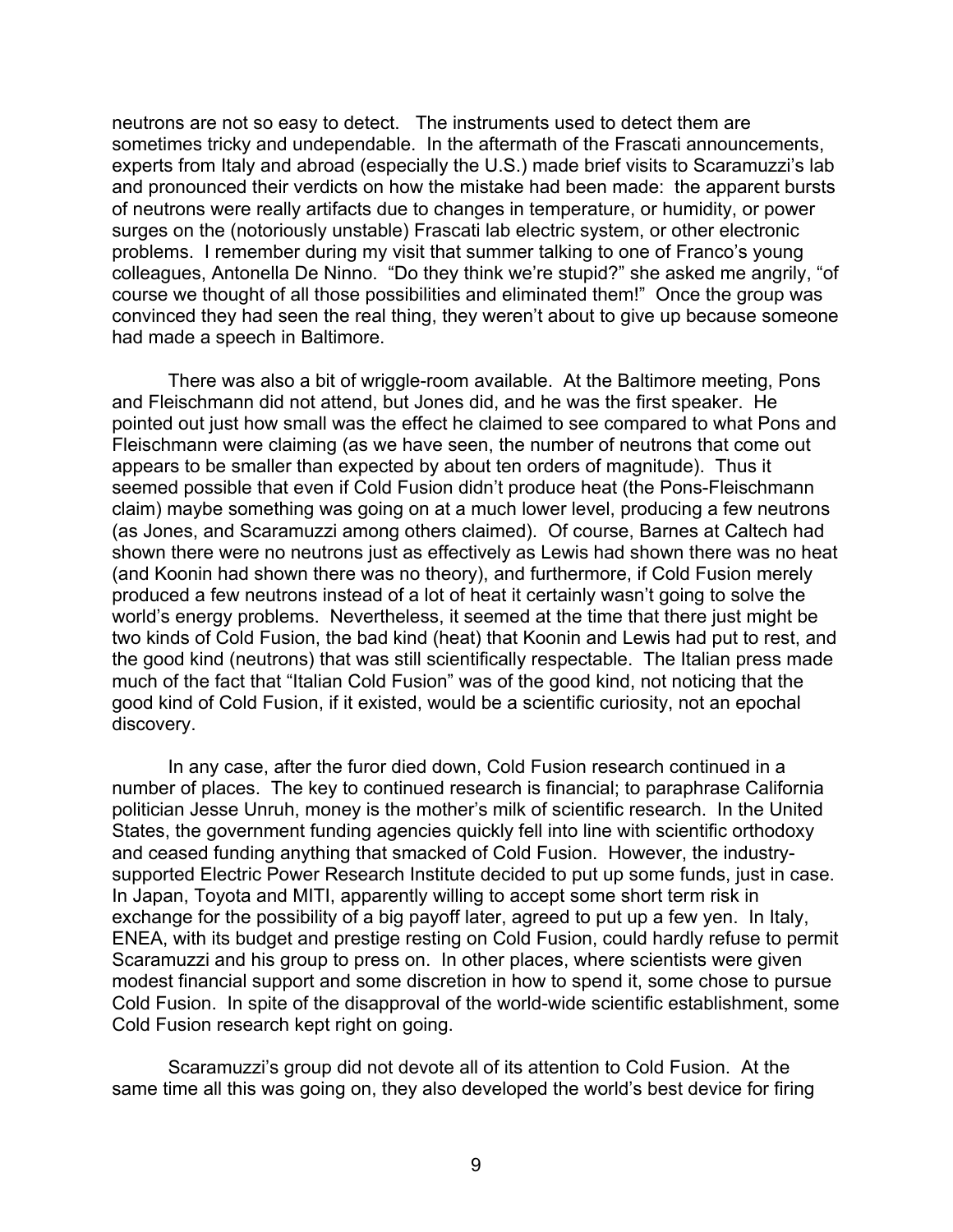frozen pellets of solid deuterium into the plasma used to create hot fusion. If hot fusion were ever to produce useful energy, this is the means by which the reactor's deuterium fuel would be replenished. They were also responsible for the sophisticated cooling device that rendered it possible to make observations of infrared cosmic radiation in outer space, using relatively inexpensive long range balloon flights instead of satellites to rise above most of the Earth's atmosphere. In both of these tasks, they were doing successful high technology in the very center of the scientific mainstream.

But they did also continue to pursue Cold Fusion. Reacting to criticism of the primitive technique they had used to detect neutrons, they purchased the best neutron detection system in the world, essentially identical to the one used by Charlie Barnes at Caltech. Going one better, they installed it in physics laboratories that had been excavated under a mountain called the Gran Sasso, a two-hour drive from Rome. Anywhere on the surface of the Earth, there are always some neutrons buzzing around due to cosmic radiation from outer space. This so-called "background" has to be subtracted from the neutrons produced by any other phenomenon such as Cold Fusion. In the galleries under the Gran Sasso, the shielding effect of the mountain reduces the cosmic ray neutron background nearly to zero. That's why the laboratory was built there. An automated system was set up to monitor the neutron counter while running the temperature of a Scaramuzzi-type deuterium gas cell up and down. Every week or so, a member of the group would have to drive out to the Gran Sasso lab, check out the counters, replenish the supply of liquid nitrogen, and bring back the data. No one could accuse them any longer of being unsophisticated about neutron work. However, this experiment, like their own earlier work and many others blossoming around the world, produced positive results, but only sporadically. There was no dependable recipe for coaxing bursts of neutrons out of the Cold Fusion cell. As long as that was true the world of respectable science was not going to pay any attention even to the "good kind" of Cold Fusion.

Then they decided to pursue the "bad kind" as well. They built a well- designed electrolysis cell, capable of detecting excess heat if any were produced, while obviating some of the shortcomings for which previous excess heat experiments had been criticized. In 1992 and 1993, these experiments, too, gave positive results. The cell would produce very substantial amounts of heat (a few watts) for periods of tens of hours at a time. As in the neutron experiments, these episodes were sporadic, occurring seemingly at random, but at least they occurred only when the fluid in the cell was heavy water (containing deuterium), never when it was light water (containing ordinary hydrogen). The lack of this kind of control experiment had been one of the points of criticism of Pons and Fleischmann. However, by this time, the world of mainstream science was no longer listening.

I went to visit my friend Franco in December 1993, when he returned from the Maui conference. While I was there, he summarized the results of the conference in a seminar presented to the Physics Faculty at the University of Rome ("La Sapienza," the first university of Rome. Now there are two more). This was in itself an unusual event. The Physics Faculty of the University of Rome today is comparable to the physics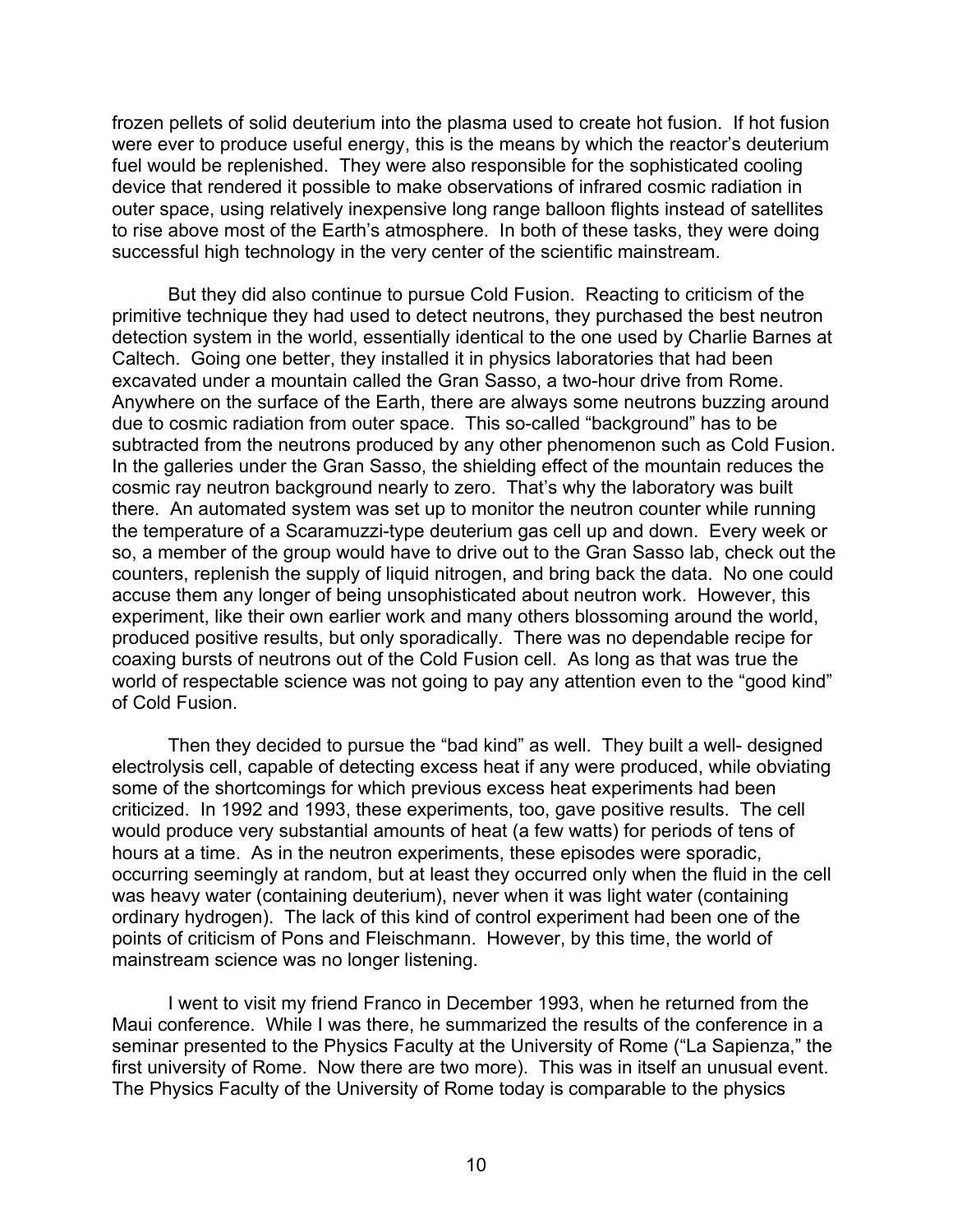department at a good American state university. For them, inviting Franco to speak about Cold Fusion was a daring excursion to the fringes of science. Feeling this was a rare opportunity, Franco prepared his talk with meticulous care.

At the seminar, Franco's demeanor was subdued, and his presentation was, as always, reserved and correct. Nevertheless, his message was an optimistic one for Cold Fusion. In essence (although Franco didn't say it in these words) each of the criticisms that Nate Lewis had correctly leveled at the experiments of Pons and Fleischmann had been successfully countered by new experiments reported at the conference. Even more important, there was reason to believe that the magic missing factor, the secret ingredient of the recipe that accounted for why Cold Fusion experiments only sporadically gave positive results, might finally have been discovered.

One of the criticisms that Nate had used with telling effect is that local hot-spots often develop in electrolysis experiments (Nate is himself an electrochemist, and a consummate experimentalist). By placing their thermometer at an accidental hot spot, and by neglecting the elementary precaution of stirring the bath in their cells, Pons and Fleischmann could easily have fooled themselves into thinking there was excess heat where none really existed. To counter this argument, Franco could point to the design of the cell used by his own Frascati group, which carefully averaged the temperature of the entire cell, rather than measuring it at a single point (many other groups had introduced mechanical stirrers into their cells). Another objection that had been raised was that, if heat was generated in these experiments, it was the result of some uninteresting chemical process rather than being due to nuclear fusion. Chemical processes that generate heat are not uncommon in electrolysis experiments. The strongest argument for nuclear fusion (given the near absence of the neutrons and tritium) was that the amount of heat generated was far too large to be due to any chemical process. That would be true, the critics replied, if the chemicals were being generated at the same time as the heat. However, all of these Cold Fusion cells had long, dormant periods during which energy was being pumped in, and no excess heat was being produced. The heat finally liberated in the "Cold Fusion" episodes might just have been chemical energy stored up during the dormant periods. In other words, the cells were not producing more energy than was being put into them, they were just storing up energy and releasing it in bursts. Not only would that be much less exciting than a discovery of controlled nuclear fusion, it also wouldn't be of much help in our struggle against the oil barons. Now this argument could be countered as well: there were what appeared to be very careful experiments in which the total amount of energy consumed during the dormant periods was minuscule compared to the amount of heat liberated during the active periods.

Finally, one of the most damaging criticisms of Pons and Fleischmann was that they had failed to do control experiments. Nuclear fusion (if it occurred) should only have been possible (if it were possible) when electrolysis was done in heavy water, made of deuterium. It should not be possible using ordinary water, made of ordinary hydrogen. Now many groups, including Franco's, had done the necessary control experiments, and obtained the necessary confirming results (no heat in the controls).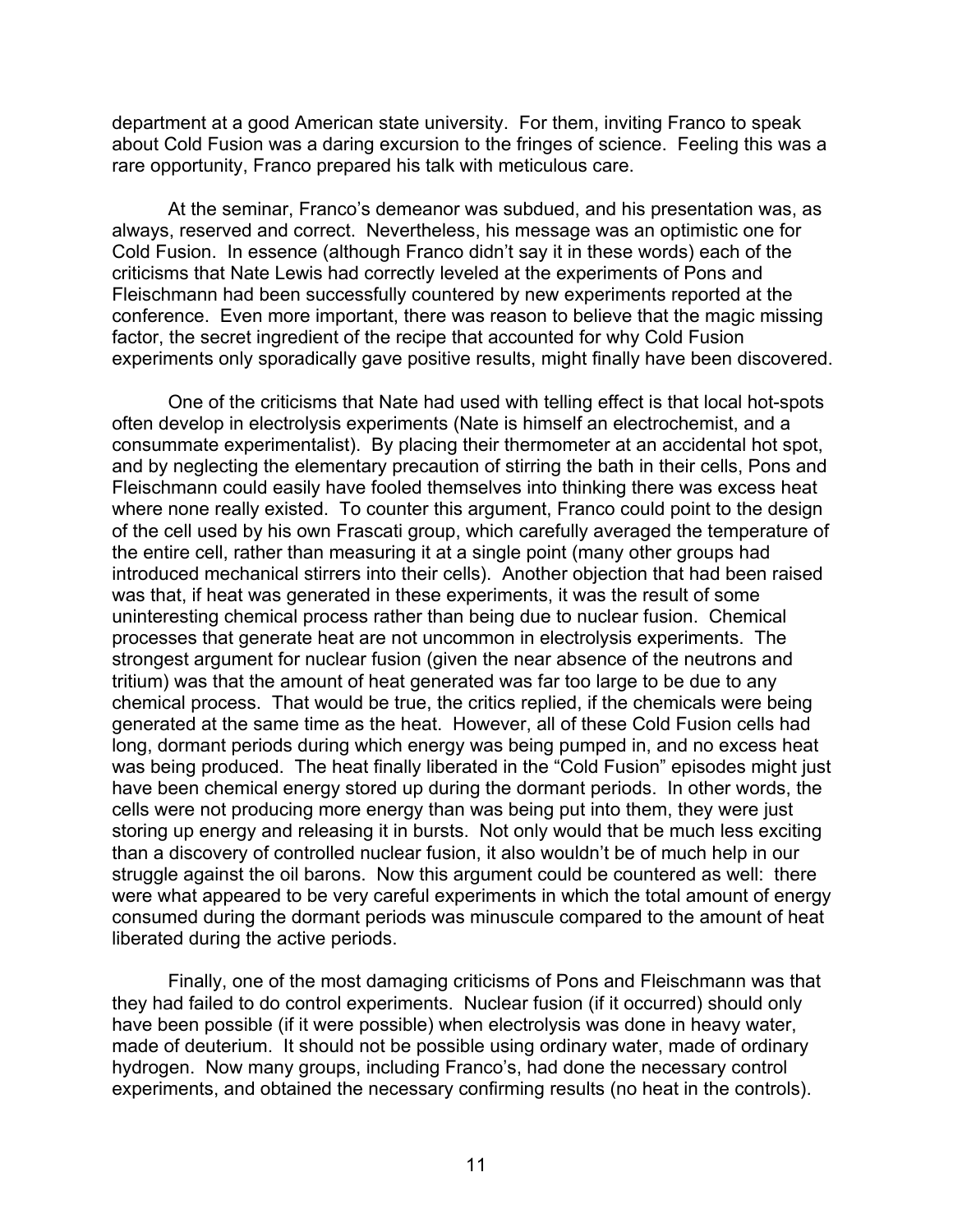Unfortunately, other groups reported that they *did* observe excess heat in experiments done with ordinary light water. Franco dutifully reported these results at the Rome seminar, expressing only muted disapproval ("In my opinion, these results have not been consolidated," he said).

All of this was much less important than the fact that Cold Fusion experiments, if they gave positive results at all, gave them only sporadically and unpredictably. When Bednorz and Mueller announced the discovery of high-temperature superconductivity in 1986, no one carped about control experiments, because, once the recipe was known, any competent scientist could make a sample and test it and it would work immediately. If, at their press conference, Pons and Fleischmann had given a dependable recipe for producing excess heat, they very likely would be Nobel Prizewinners now (as Bednorz and Mueller are) rather than social outcasts from the community of scientists. The essential key to the return of Cold Fusion to scientific respectability is to find the missing ingredient that would make the recipe work every time.

Experiments done in the U.S. and in Japan, and reported at the Maui meeting indicate that the missing ingredient may have been found. In all the various Cold Fusion experiments, the first step is to load deuterium into the body of metallic palladium. The issue is how much deuterium gets into the metal. The ratio of the number of atoms of deuterium in the metal to the number of atoms of palladium is called *x*. It turns out, by means of electrolysis, or by putting the metal in deuterium gas, that it is rather easy to get *x* up to the range of about 0.6 or 0.7. That is already a startlingly high figure. If there are almost as many deuterium atoms as palladium atoms in the material, the density of deuterium (a form of hydrogen) is essentially equal to that of liquid hydrogen rocket fuel, which can ordinarily exist only at extreme low temperatures. In other words, palladium (and certain other metals including titanium) soak up almost unbelievable amounts of hydrogen or deuterium if given the chance. This is far from a new discovery. However, according to the experiments reported at Maui, *x*=0.6 or 0.7 is not enough to produce Cold Fusion. Both the American and Japanese groups showed data indicating there is a sharp threshold at *x*=0.85. Below that value (which can only be reached with great difficulty and under favorable circumstances) excess heat is never observed. But, once *x* gets above that value, excess heat is essentially always observed, according to the reports presented at Maui, and recounted by Franco Scaramuzzi in his seminar at the University of Rome.

The audience at Rome, certainly the senior professors who were present, listened politely, but they did not hear what Franco was saying (that much became clear from the questions that were asked at the end of the seminar, and comments that were made afterward). If they went away with any lasting impression at all, it was just the sad realization that a fine scientist like Franco had not yet given up his obsession with Cold Fusion. They cannot be blamed. Any other audience of mainstream scientists would have reacted exactly the same way. If Cold Fusion ever gains back the scientific respectability that was squandered in March and April of 1989, it will be the result of a long, difficult battle that has barely begun.